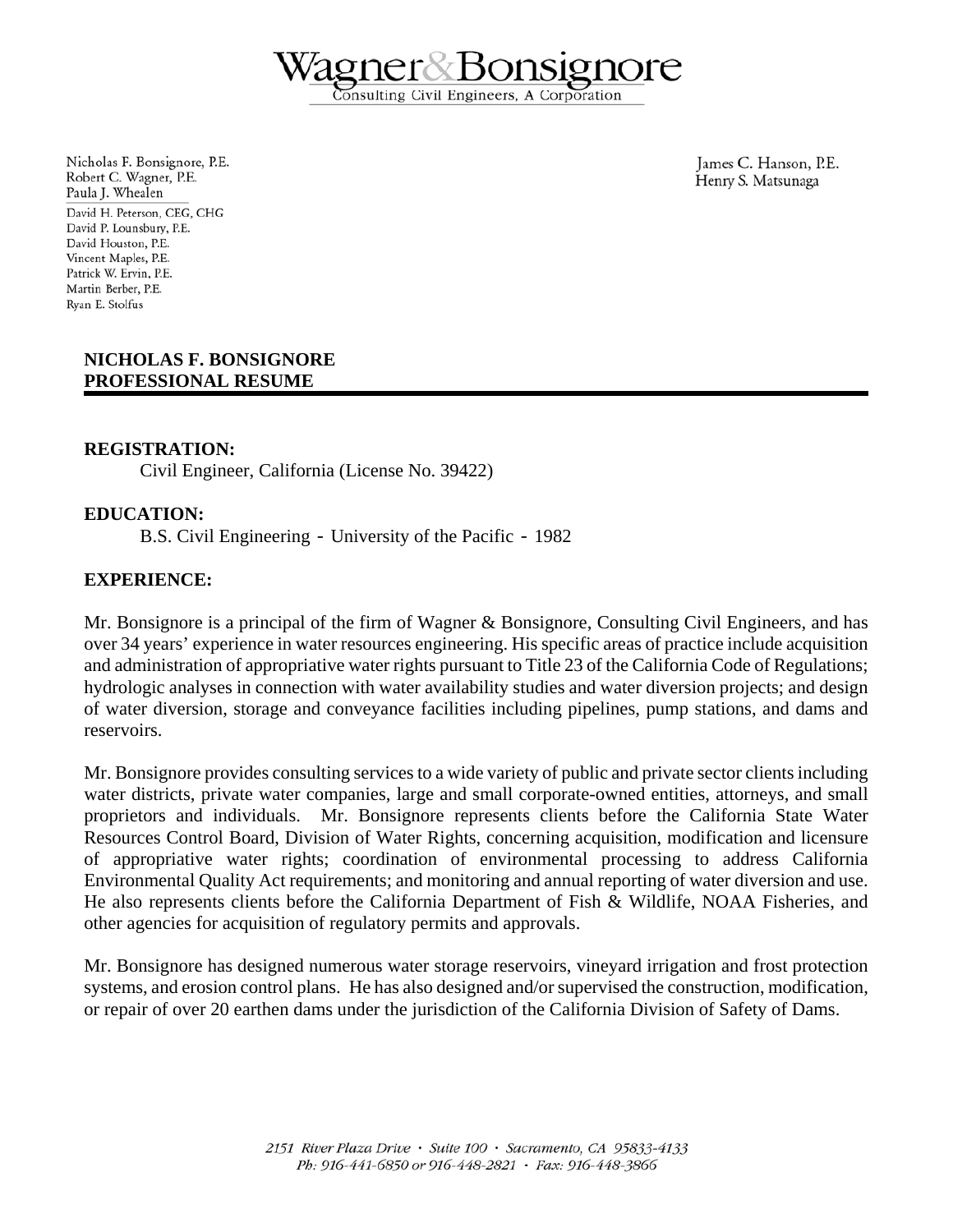# **REPRESENTATIVE EXPERIENCE INCLUDES THE FOLLOWING:**

- ¾ *Private owner (confidential project), San Mateo County:* Engineer of record for modification of 63-foot high earthen dam to raise dam height. Prepare hydrologic and hydraulic analyses to determine peak spillway design flow. Oversee construction of modifications.
- ¾ *Hudson Vineyards, Napa County:* Engineer of record for 45 acre-foot earthen dam and reservoir with synthetic liner requiring 50,000 cubic yards of earthwork.
- ¾ *Stockton East Water District:* Prepare water right applications, petitions for partial assignment of State-filed applications, and supporting documents for diversions from Calaveras River and Littlejohns Creek for a proposed regional groundwater recharge project in eastern San Joaquin County; prepare daily hydrologic and operations modeling to evaluate yield; presently assisting District with development of project description in support of CEQA compliance.
- ¾ *North Gualala Water Company, Mendocino County:*Prepare Water Supply Contingency Plan for development of new sources of supply for this small water purveyor regulated by the California Public Utilities Commission; prepare new water right application and supporting documentation; conduct **s**afe yield analysis for a proposed 250 acre-foot off-stream storage reservoir.
- ¾ *Brooktrails Township Community Services District, Mendocino County:* Hydrologic analysis and daily operational modeling to support yield study and partial lifting of moratorium on new water connections.
- ¾ *Peter Michael Winery, Sonoma County* Design diversion weir and 12-inch diameter, 700-foot long passive bypass pipeline around existing dam and reservoir to maintain minimum flows for sensitive instream uses. Prepare water right application and supporting hydrologic studies.
- ¾ *Private developer (confidential project):* Evaluate 30 years of cropping data and energy use records to estimate historical applied water for a 4,500-acre agricultural property in a California central coast county. Research applicable crop water duties; evaluation of crop records from landowners, Department of Water Resources, and U.S. Department of Agriculture; interpretation of historical aerial photography; data management; and report preparation.
- ¾ *Amador Water Agency:* Prepare water right application in support of a petition for partial assignment of a State-filed water right application for municipal supply; prepare hydrologic studies of Mokelumne River and tributaries to confirm water availability.
- ¾ *Glendale Ranch, Napa County:* Design gravity water supply system involving twin 50,000 gallon bolted steel tanks, 4,600 feet of 8 and 10-inch diameter fire supply pipeline, and 9,000 feet of 4 inch diameter domestic service pipeline; provided construction observation and contract management services.